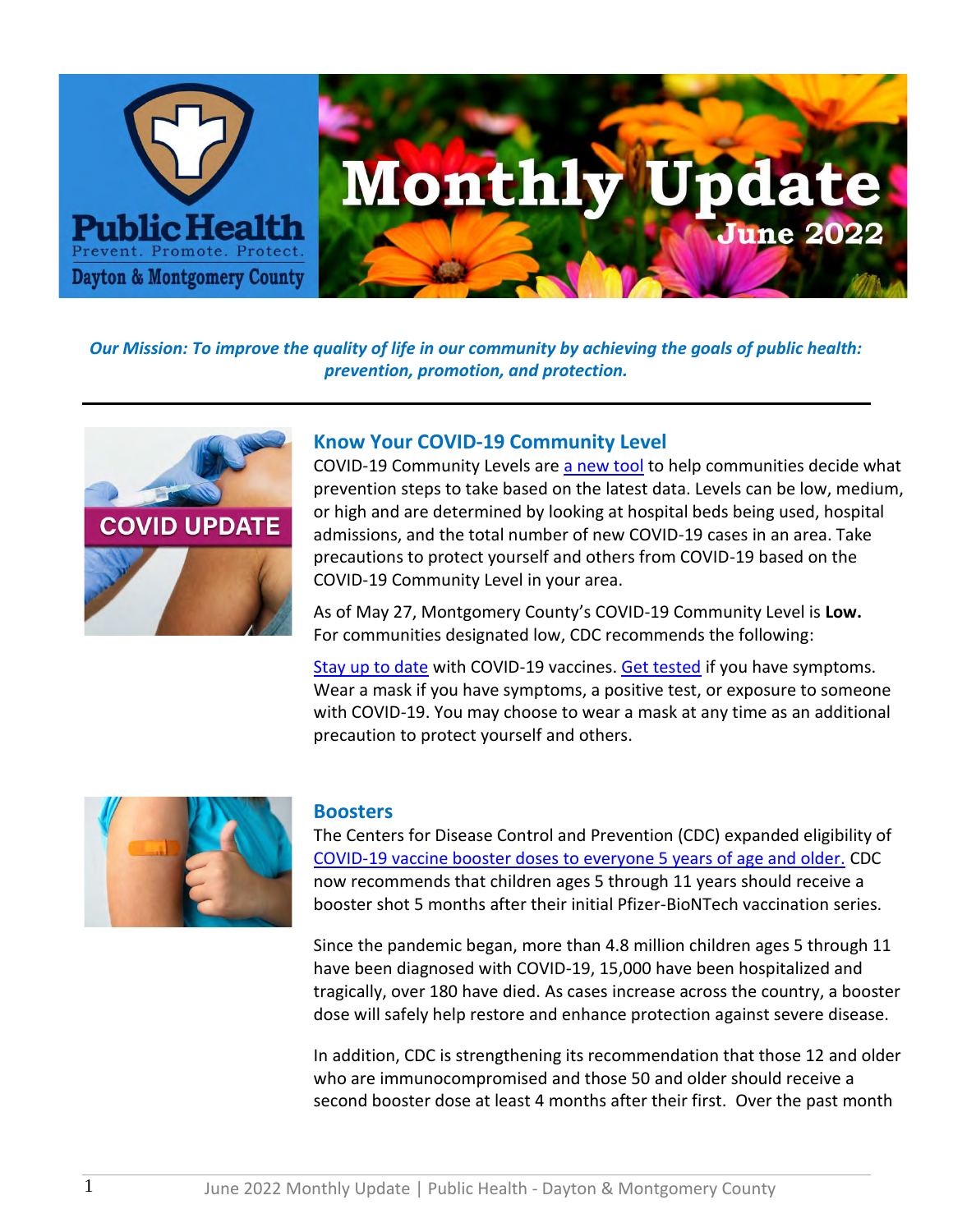we have seen steady increases in cases, with a steep and substantial increase in hospitalizations for older Americans. While older Americans have the highest coverage of any age group of first booster doses, most older Americans received their last dose (either their primary series or their first booster dose) many months ago, leaving many who are vulnerable without the protection they may need to prevent severe disease, hospitalization, and death.

Whether it is your first booster, or your second, if you haven't had a vaccine dose since the beginning of December 2021 and you are eligible, now is the time to get one.

For a list of Public Health's COVID-19 vaccination clinic dates, times and locations visit [www.phdmc.org.](http://www.phdmc.org/)



# **Public Health Pride**

Public Health continues to strive for "Health Equity for All" in our community, and during the month of June we recognize and celebrate all LGBTQ+ individuals in Montgomery County.

As part of Public Health's health equity and diversity and inclusion efforts it is proud to have been named a "Leader" in the Human Rights Campaign's most [recent edition of its Healthcare Equality Index.](https://nam10.safelinks.protection.outlook.com/?url=https%3A%2F%2Fwww.phdmc.org%2Fnews-release%2F576-public-health-earns-top-score-in-human-rights-campaign-foundation-s-2022-healthcare-equality-index&data=05%7C01%7Cjsteele%40phdmc.org%7Cd8b1ba33f5c74d4ff3c608da3f30effd%7Cefedc9042baf4ad68c0ec0e87981f768%7C0%7C0%7C637891776654249929%7CUnknown%7CTWFpbGZsb3d8eyJWIjoiMC4wLjAwMDAiLCJQIjoiV2luMzIiLCJBTiI6Ik1haWwiLCJXVCI6Mn0%3D%7C3000%7C%7C%7C&sdata=5sKh23gLIcNA6%2BfEAs4eknA2UoNjF65wROlkm0StOqE%3D&reserved=0)

Public Health works to advance healthcare access for LGBTQ+ individuals by providing a comprehensive schedule of staff training and policies, educational opportunities for local healthcare providers and community agencies, and working collaboratively with local partners through the LGBTQ+ Health [Alliance.](https://nam10.safelinks.protection.outlook.com/?url=https%3A%2F%2Fwww.phdmc.org%2Fspecial%2Flgbtq-resource-guide%2F&data=05%7C01%7Cjsteele%40phdmc.org%7Cd8b1ba33f5c74d4ff3c608da3f30effd%7Cefedc9042baf4ad68c0ec0e87981f768%7C0%7C0%7C637891776654249929%7CUnknown%7CTWFpbGZsb3d8eyJWIjoiMC4wLjAwMDAiLCJQIjoiV2luMzIiLCJBTiI6Ik1haWwiLCJXVCI6Mn0%3D%7C3000%7C%7C%7C&sdata=ROXMB3B2Q%2FterFMcVab0neF8IxvjhLkjvxBQGgdcn9A%3D&reserved=0)

Public Health is excited to participate in celebrating with the LGBTQ+ community in Montgomery County during several PRIDE events. On Friday June 3 at 6:00 pm on Courthouse Square, Public Health will share the stage with other community organizations and be providing information regarding its inclusive services.

Public Health staff and members of the LGBTQ+ Health Alliance will also be walking and motorcycling in the parade that kicks off downtown Saturday, June 4 at noon and right after the parade Public Health will have an information table until 4pm on Courthouse Square.

And finally on Sunday, Public Health will provide educational information and participate in the 7th annual PFLAG Running with Pride event at Eastwood Metro Park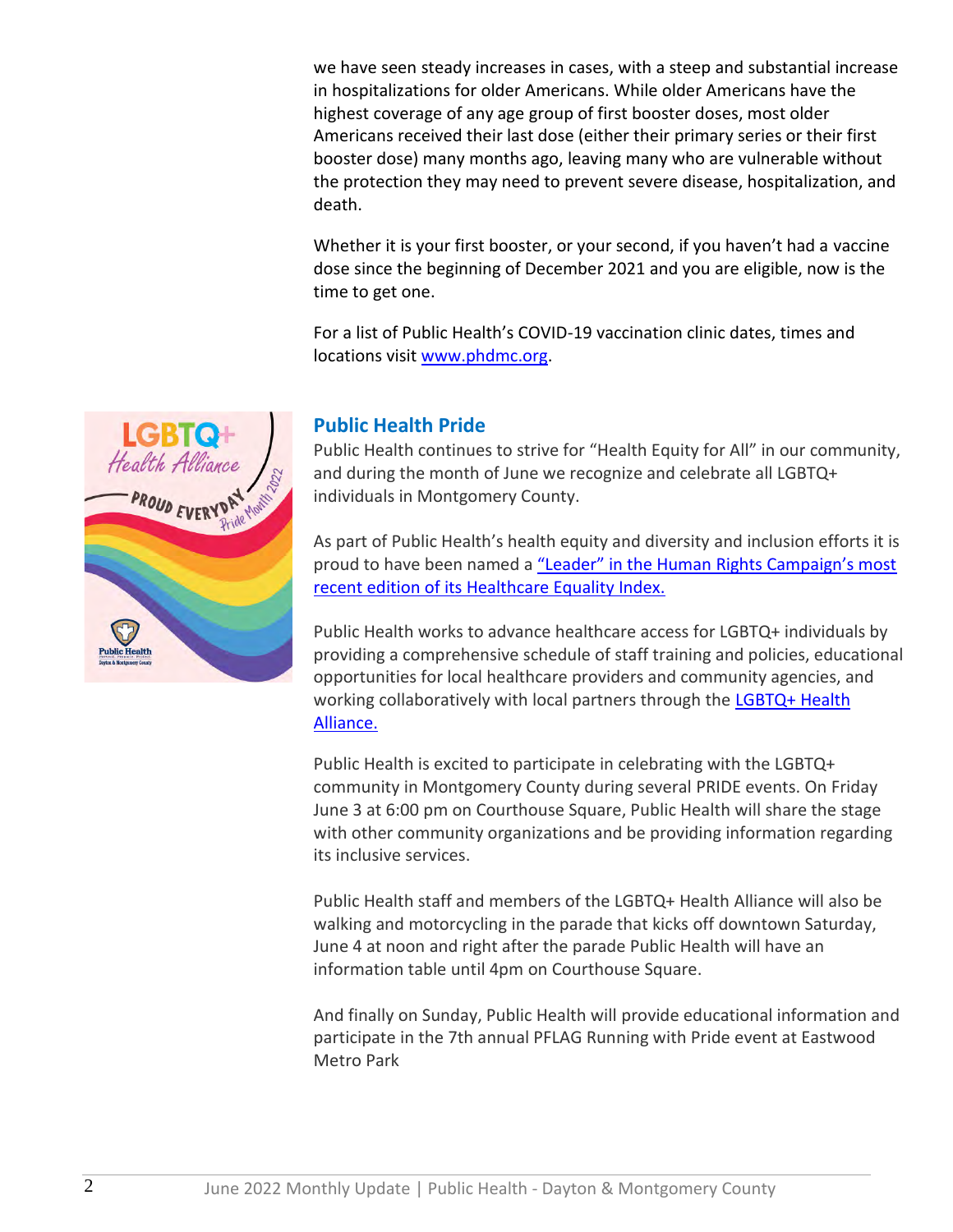Additionally, Public Health has two employee resource groups that have relevance to PRIDE month. The LGBTQ+ and Black employee's resources groups. These groups foster an inclusive culture by promoting and enhancing diversity.

These two resource groups have a specific link during PRIDE mont[h. According](https://nam10.safelinks.protection.outlook.com/?url=https%3A%2F%2Fwww.americanprogress.org%2Farticle%2Fblack-lgbtq-individuals-experience-heightened-levels-discrimination%2F&data=05%7C01%7Cjsteele%40phdmc.org%7Cd8b1ba33f5c74d4ff3c608da3f30effd%7Cefedc9042baf4ad68c0ec0e87981f768%7C0%7C0%7C637891776654249929%7CUnknown%7CTWFpbGZsb3d8eyJWIjoiMC4wLjAwMDAiLCJQIjoiV2luMzIiLCJBTiI6Ik1haWwiLCJXVCI6Mn0%3D%7C3000%7C%7C%7C&sdata=jeO2KBkl6kVYBl5rwDJmIljhzzgreVU7HQ%2FV6PZXftE%3D&reserved=0)  [to an article from American Progress](https://nam10.safelinks.protection.outlook.com/?url=https%3A%2F%2Fwww.americanprogress.org%2Farticle%2Fblack-lgbtq-individuals-experience-heightened-levels-discrimination%2F&data=05%7C01%7Cjsteele%40phdmc.org%7Cd8b1ba33f5c74d4ff3c608da3f30effd%7Cefedc9042baf4ad68c0ec0e87981f768%7C0%7C0%7C637891776654249929%7CUnknown%7CTWFpbGZsb3d8eyJWIjoiMC4wLjAwMDAiLCJQIjoiV2luMzIiLCJBTiI6Ik1haWwiLCJXVCI6Mn0%3D%7C3000%7C%7C%7C&sdata=jeO2KBkl6kVYBl5rwDJmIljhzzgreVU7HQ%2FV6PZXftE%3D&reserved=0) "Black LGBTQ+ individuals find themselves at the intersection of multiple forms of discrimination, as anti-Blackness and anti-LGBTQ sentiment compound to result in a [higher](https://nam10.safelinks.protection.outlook.com/?url=https%3A%2F%2Fwww.them.us%2Fstory%2Fblack-lgbtq-men-police-discrimination-health-effects&data=05%7C01%7Cjsteele%40phdmc.org%7Cd8b1ba33f5c74d4ff3c608da3f30effd%7Cefedc9042baf4ad68c0ec0e87981f768%7C0%7C0%7C637891776654249929%7CUnknown%7CTWFpbGZsb3d8eyJWIjoiMC4wLjAwMDAiLCJQIjoiV2luMzIiLCJBTiI6Ik1haWwiLCJXVCI6Mn0%3D%7C3000%7C%7C%7C&sdata=hHonzxAKYuc4%2FZ%2FgKZiQap1kW%2FX7snCUIsl5%2FB6FzC0%3D&reserved=0)  [incidence](https://nam10.safelinks.protection.outlook.com/?url=https%3A%2F%2Fwww.them.us%2Fstory%2Fblack-lgbtq-men-police-discrimination-health-effects&data=05%7C01%7Cjsteele%40phdmc.org%7Cd8b1ba33f5c74d4ff3c608da3f30effd%7Cefedc9042baf4ad68c0ec0e87981f768%7C0%7C0%7C637891776654249929%7CUnknown%7CTWFpbGZsb3d8eyJWIjoiMC4wLjAwMDAiLCJQIjoiV2luMzIiLCJBTiI6Ik1haWwiLCJXVCI6Mn0%3D%7C3000%7C%7C%7C&sdata=hHonzxAKYuc4%2FZ%2FgKZiQap1kW%2FX7snCUIsl5%2FB6FzC0%3D&reserved=0) of police interactions, toxic [workplace discrimination,](https://nam10.safelinks.protection.outlook.com/?url=https%3A%2F%2Flegacy.npr.org%2Fdocuments%2F2017%2Fnov%2Fnpr-discrimination-lgbtq-final.pdf&data=05%7C01%7Cjsteele%40phdmc.org%7Cd8b1ba33f5c74d4ff3c608da3f30effd%7Cefedc9042baf4ad68c0ec0e87981f768%7C0%7C0%7C637891776654249929%7CUnknown%7CTWFpbGZsb3d8eyJWIjoiMC4wLjAwMDAiLCJQIjoiV2luMzIiLCJBTiI6Ik1haWwiLCJXVCI6Mn0%3D%7C3000%7C%7C%7C&sdata=X4Fp16Uu%2BA2rd9Ifi8QM7eDlqpFuw0w9mNzvZyVp7h0%3D&reserved=0) and largescale [economic difficulties](https://nam10.safelinks.protection.outlook.com/?url=https%3A%2F%2Fwww.urban.org%2Furban-wire%2Fcovid-19-action-centers-black-lgbtq-people-can-address-housing-inequities&data=05%7C01%7Cjsteele%40phdmc.org%7Cd8b1ba33f5c74d4ff3c608da3f30effd%7Cefedc9042baf4ad68c0ec0e87981f768%7C0%7C0%7C637891776654249929%7CUnknown%7CTWFpbGZsb3d8eyJWIjoiMC4wLjAwMDAiLCJQIjoiV2luMzIiLCJBTiI6Ik1haWwiLCJXVCI6Mn0%3D%7C3000%7C%7C%7C&sdata=fnkr26mett1QlEgGZend6cz7kVyDkusRdk62ka3VPp0%3D&reserved=0)."

For more information about Public Health's LGBTQ+ and Health Equity initiatives visit [www.phdmc.org.](https://nam10.safelinks.protection.outlook.com/?url=http%3A%2F%2Fwww.phdmc.org%2F&data=05%7C01%7Cjsteele%40phdmc.org%7Cd8b1ba33f5c74d4ff3c608da3f30effd%7Cefedc9042baf4ad68c0ec0e87981f768%7C0%7C0%7C637891776654249929%7CUnknown%7CTWFpbGZsb3d8eyJWIjoiMC4wLjAwMDAiLCJQIjoiV2luMzIiLCJBTiI6Ik1haWwiLCJXVCI6Mn0%3D%7C3000%7C%7C%7C&sdata=tJdFIMX8Ff8hMlbIjE%2BsOX6pKGq0zZodAJt056k9GUs%3D&reserved=0)



## **Monkeypox**

As of May 21, 92 confirmed cases and 28 suspected cases of monkeypox were under investigation in 12 countries, the [World Health Organization](https://nam10.safelinks.protection.outlook.com/?url=https%3A%2F%2Fnphic.org%2Findex.php%3Foption%3Dcom_acym%26ctrl%3Dfronturl%26task%3Dclick%26urlid%3D750%26userid%3D1875%26mailid%3D1193&data=05%7C01%7Cdsuffoletto%40phdmc.org%7Cdff73003fe894d6d11d808da3db5d454%7Cefedc9042baf4ad68c0ec0e87981f768%7C0%7C0%7C637890148430698095%7CUnknown%7CTWFpbGZsb3d8eyJWIjoiMC4wLjAwMDAiLCJQIjoiV2luMzIiLCJBTiI6Ik1haWwiLCJXVCI6Mn0%3D%7C3000%7C%7C%7C&sdata=hm2If4GPGVGinPo46ZjSr9FZ2lIeASQRwZw6McL7nmI%3D&reserved=0) said in a news release.



[Monkeypox](https://www.cdc.gov/poxvirus/monkeypox/index.html) is not as contagious as COVID-19 and scientists work to learn more about the recent spread.

Initial monkeypox symptoms are typically flu-like, such as fever, chills, exhaustion, headache, and muscle weakness. After that, a widespread rash typically appears on the face and body -- including inside the mouth, on the palms of the hands and soles of the feet.

Monkeypox was first discovered in 1958 when two outbreaks of a pox-like disease occurred in colonies of monkeys kept for research, hence the name 'monkeypox.' The first human case of monkeypox was recorded in 1970 in the Democratic Republic of Congo during a period of intensified effort to eliminate smallpox. Since then, monkeypox has been reported in humans in other central and western African countries.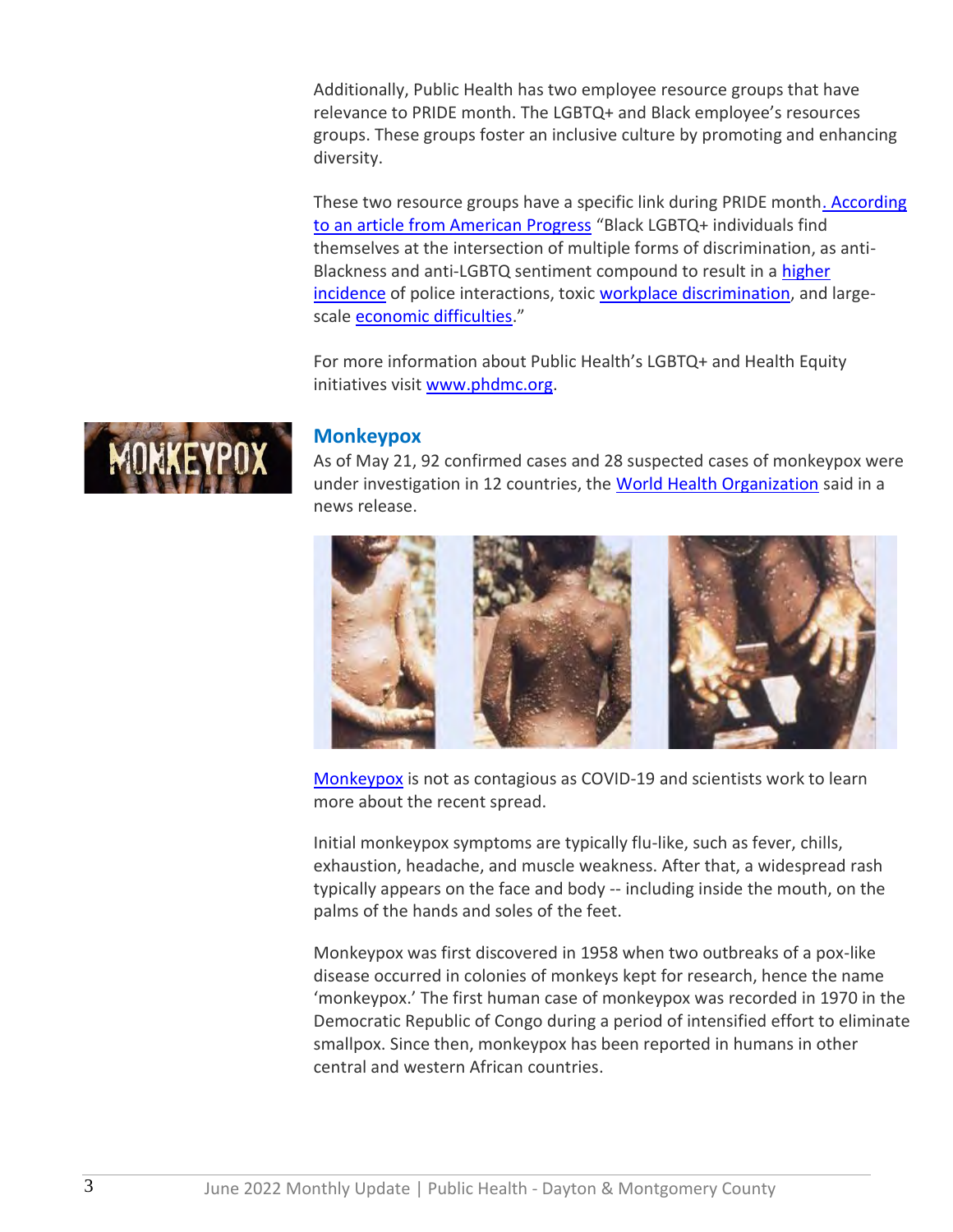

# **Beware of Ticks this Summer Season**

Lyme disease is the most common vector-borne disease in the United States. In 2021 there were 4 reported cases of Lyme disease in Montgomery County residents. Lyme disease is [transmitted](https://www.cdc.gov/lyme/transmission/index.html) to humans through the bite of infected blacklegged ticks. Typical [symptoms](https://www.cdc.gov/lyme/signs_symptoms/index.html) include fever, headache, fatigue, and a characteristic skin rash.



If left untreated, infection can spread to joints, the heart, and the nervous system. Lyme disease is [diagnosed](https://www.cdc.gov/lyme/diagnosistesting/index.html) based on symptoms, physical findings (e.g., rash), and the possibility of exposure to infected ticks.

Contrary to popular belief, ticks do not jump, fly, or fall out of trees. They wait on low growing plants for a host to pass by. When a person or animal brushes against the vegetation, the tick will cling to fur or clothing and crawl upward, looking for a place to attach and begin feeding. The risk of exposure to ticks and disease can be reduced by following these precautions:

- Avoid tick-infested areas such as tall grass and dense vegetation.
- Tuck your pants into sock tops or boots.
- Wear light-colored clothing to make it easier to find crawling ticks.
- Use repellants and follow label instructions carefully.
- Check yourself, your children, and pets frequently for ticks.
- Bathe or shower after exposure to tick habitat (preferably within two hours) to wash off and more easily find ticks that may be crawling on you.

Prompt removal of an attached tick will significantly reduce the risk of infection. Ticks must bite and remain attached for hours to transmit diseases. If you develop symptoms of tickborne disease, including fever, flu like illness or a rash within a few weeks of a tick bite, be sure to tell your doctor about your tick exposure. It is recommended to record the date of any tick bites in case symptoms occur later.



For more information visit<https://www.cdc.gov/ticks/index.html.>



# **National HIV Testing Day**

HIV testing is an act of self-care**.** Encouraging people to get tested and know their HIV status can help them stay healthy. Today, there are more free, easy, fast, and confidential HIV testing options available than ever before. [Testing,](https://www.cdc.gov/stophivtogether/hiv-testing/index.html) including [self-testing,](https://www.cdc.gov/stophivtogether/hiv-testing/self-testing.html) is the first step to engaging in HIV prevention or



treatment services. HIV testing is a critical tool to helping us end the HIV epidemic in the United States.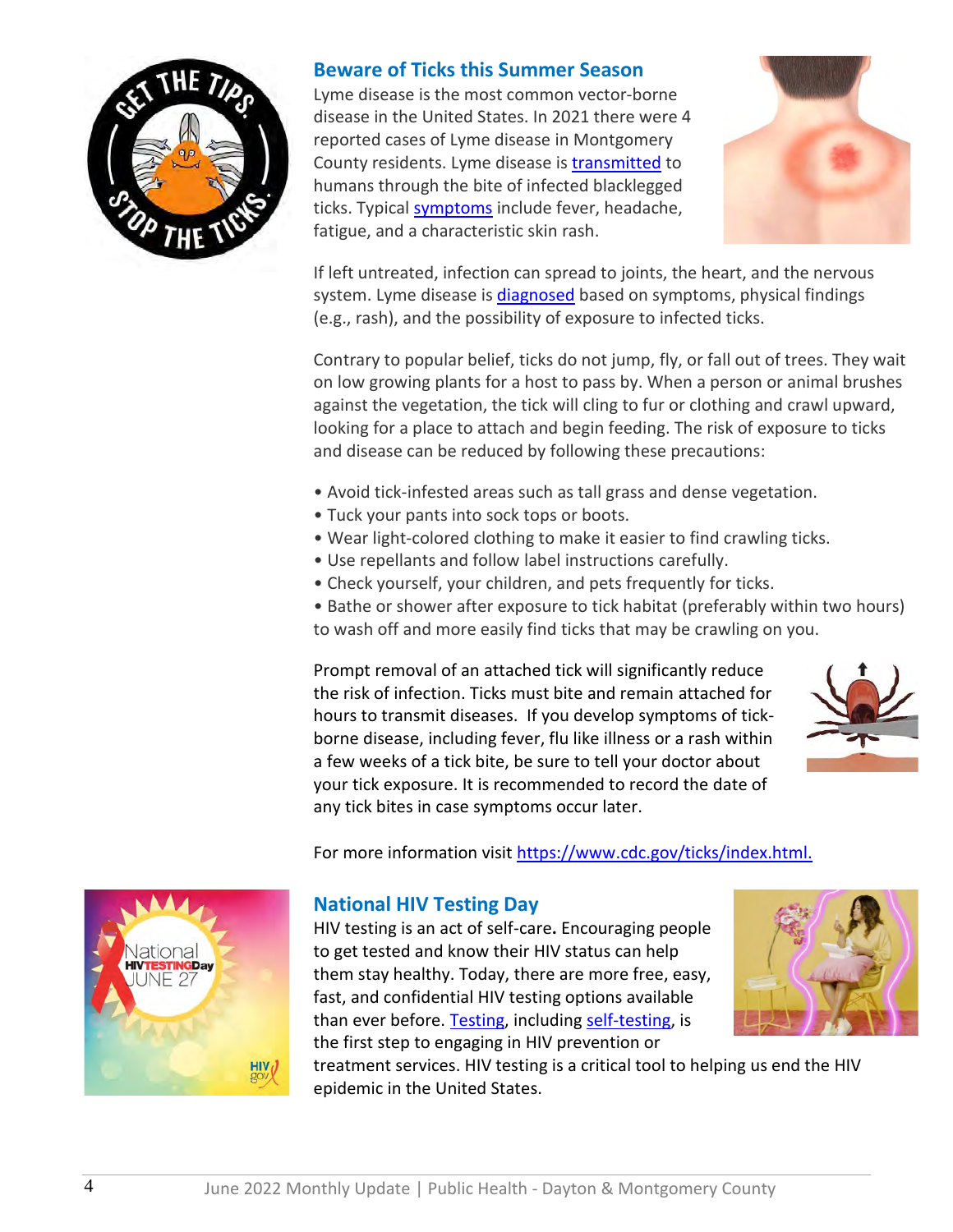[Watch this video](https://youtu.be/de5Ilbft62c) to learn about HIV testing selfcare.

#### **HIV Testing Day at Drew Health Center**

Monday, June 27, 10:00 am to 3:00 pm at the Dr. Charles R. Drew Health Center, 1323 W. Third St. Dayton. Free, drive-thru rapid testing will take place with counselors on hand to review your results.

All participants will be entered into a drawing to receive a \$50 gift card. You must have a picture ID to be entered into the drawing. For more information call (937) 225-4023.



# **Public Health Launches "Stepping On"**

Public Health's Chronic Disease Prevention program has launched a new series of classes called Stepping On. This evidence-based program is effective and proven to reduce falls in older people living in the community. The program incorporates strategies to implement positive lifestyle changes to keep people independent, upright, and active.

[Stepping On](http://www.steppingon.com/about/) is a 7-week fall prevention program conducted by trained leaders and accompanied by physical therapists, pharmacists, and other experts to help participants adapt to fall prevention practices for individual needs and levels.

Stepping On has been proven to [reduce falls by 31%](http://www.steppingon.com/research/) and offers older adults 50 years of age and up a way of reducing falls, while at the same time increasing self-confidence in a situation where they are at risk of falling. This program is designed to help participants understand the risk of falls and avoid common fall risks within the home and within the community. Each class is held once a week for 2-hours covering topics on the following:

- Simple and fun balance and strength training
- The role vision plays in keeping your balance
- Ways to keep from falling when out in your community
- How medications can contribute to falls
- How to eliminate fall hazards from your home
- What to look for in safe footwear
- Importance of vitamin D and calcium to protect from fall injuries

For more information visit<https://www.phdmc.org/steppingon-workshop>



# **June is Men's Health Month**

June is Men's Health Month, a national observance used to raise awareness about health care for men and focus on encouraging boys, men, and their families to practice and implement healthy living decisions such as exercising and eating healthy.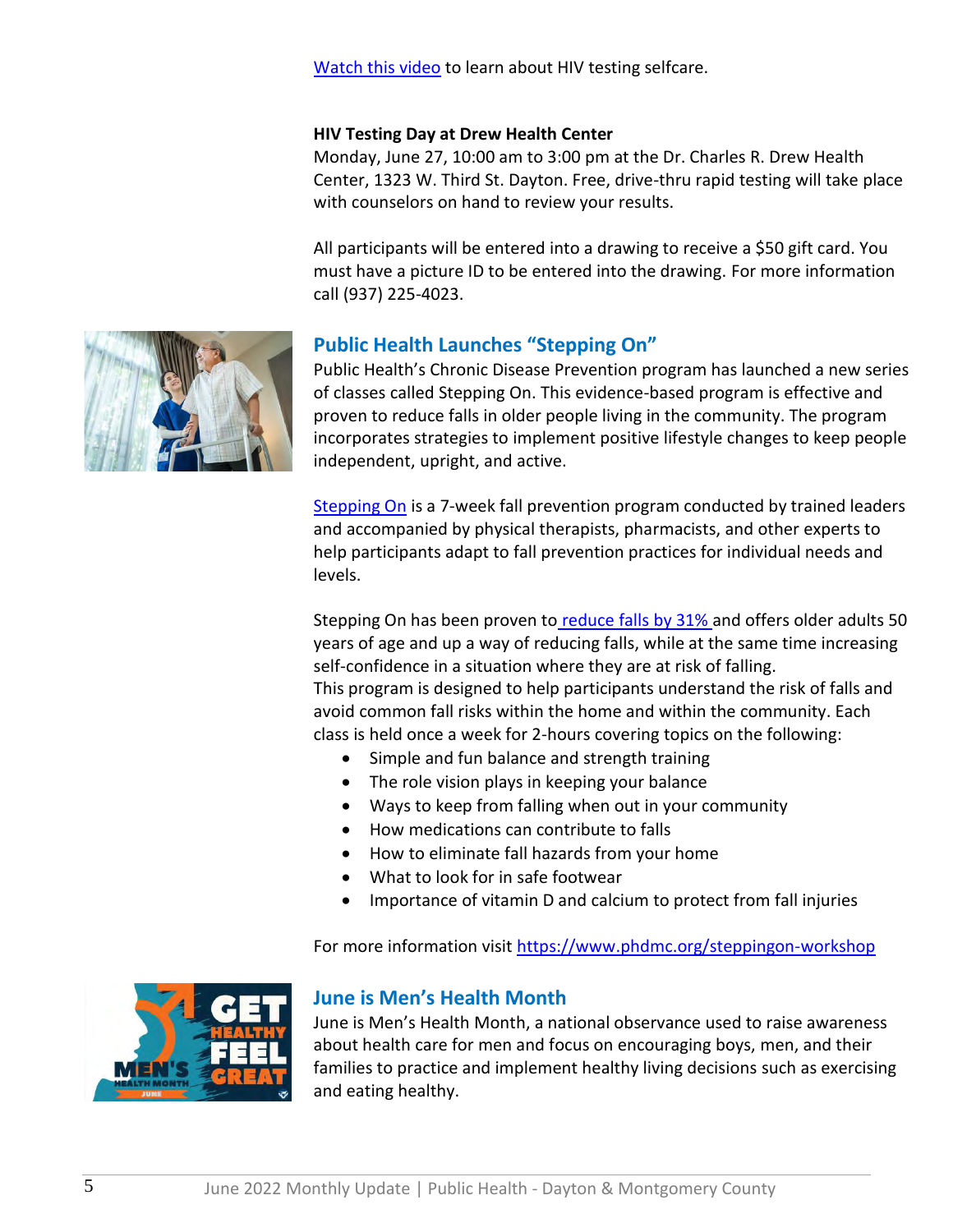According to the [Centers for Disease Control and Prevention,](https://www.cdc.gov/nchs/products/databriefs/db355.htm) men in the United States, on average, die 5 years earlier than women and die at higher rates from the three leading causes of death, heart disease, cancer and unintentional injuries. During Men's Health Month, we encourage men to take control of their health, and for families to teach young boys healthy habits throughout childhood.

Public Health along with Health & Human Services' Office of Minority Health will observe [Wear Blue Day](http://www.menshealthnetwork.org/wearblue/)  $\Phi$  on Friday, June 17. This day is a part of the yearround Wear BLUE® awareness campaign that was created by Men's Health Network to raise awareness about the importance of male health and to encourage men to live longer and healthier lives.

We invite you to join us in promoting messages that remind men and boys that they can improve their health by seeking medical advice and taking other important steps, such as making healthy food choices, staying active, quitting smoking, getting regular checkups and taking care of their mental health.

For more information see Public Health's Chronic Disease Prevention Men's [Health Checklist.](https://www.phdmc.org/program-documents/healthy-lifestyles/gumc/program/mens-health/2421-mens-health-checklist/file)



# **Media Opportunities:**

5/6/2022 - WDTN - COVID-19 J&J Vaccine 5/11/2022 - DDN - Downtown Walk 5/11/2022 - DDN - Baby Formula Shortage 5/13/2022 - Spectrum News - NaloxBox 5/16/2022 - WHIO - Baby Formula 5/17/2022 - ABC 22 - COVID-19 Vaccination 5/18/2022 - WHIO - Pool Safety 5/19/2022 - DDN - Addiction 5/20/2022 - Fox 45 - COVID-19 Boosters 5/20/2022 - WDTN - COVID-19 Cases Increasing